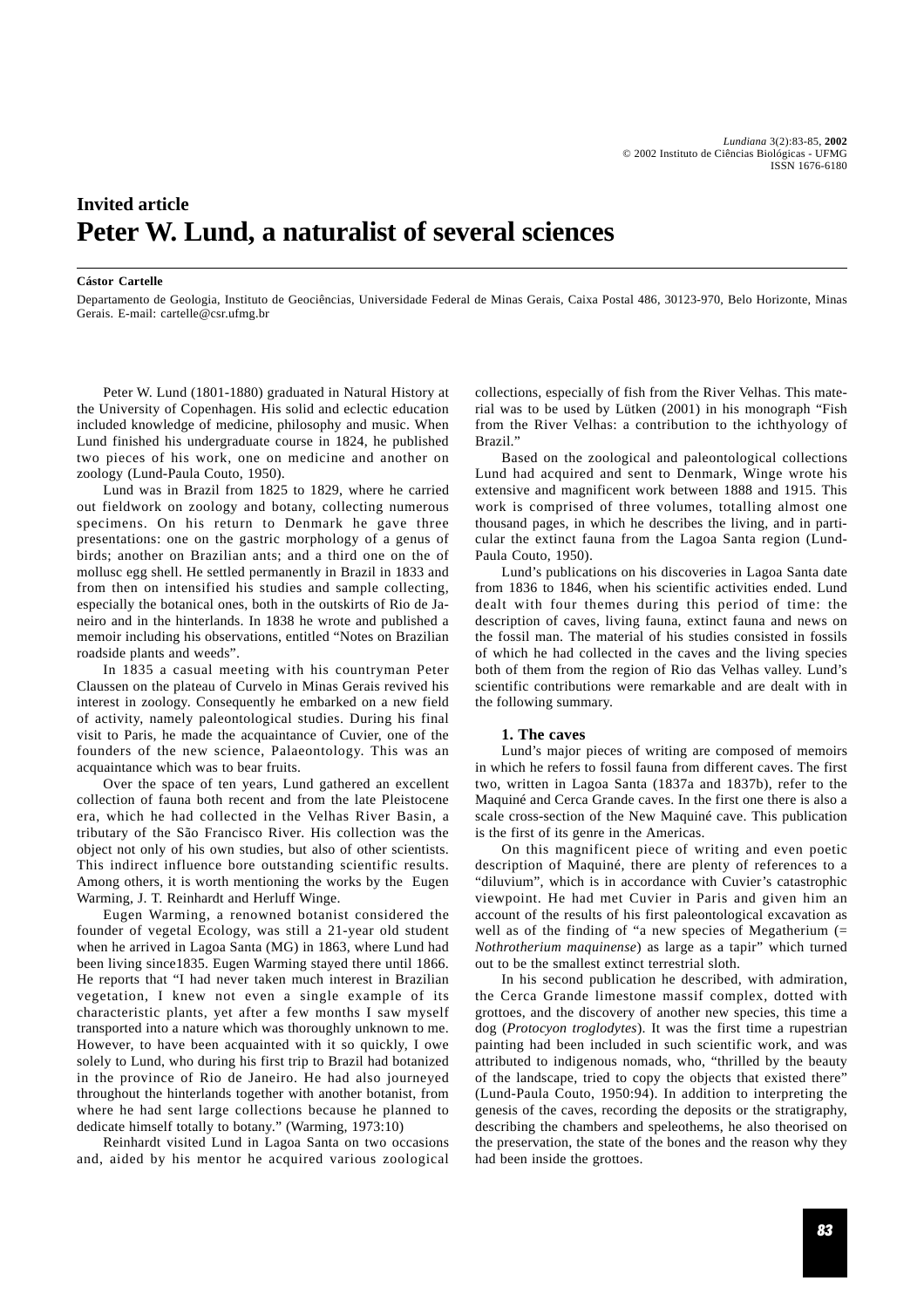## **2. Living fauna**

Throughout his work Lund compared and recorded, using lists of the fossil and living fauna of the region. He would also make comments, mark the characteristics and make comparisons with living species. For each species recorded in the lists, there is a specific identification he made. This was not easy in the scientific desert which were the uplands of Minas Gerais. Approximately one hundred and fifty species were recorded, but ten species he described figure in his "Lists of living mammals from the River Velhas" – two of Marsupials: *Didelphis albiventris* Lund, 1840 and *Marmosops incanus* (Lund, 1840), two of Carnivora: *Lycalopex vetulus* (Lund, 1842) and *Speothos venaticus* (Lund, 1842) and six of Rodents: *Bolomys lasiurus* (Lund, 1841), *Oryzomys laticeps* (Lund, 1842), *Rhipidomys mastacalis* (Lund, 1840), *Carterodon sulcidens* (Lund, 1839), *Phyllomys brasiliensis* (Lund, 1842) and *Trichomys apereoides* (Lund, 1839) (Fonseca et al., 1996; Musser, et al., 1998; Leite, 2001).

We consider Lund's lists of living species as the result of the first mast-zoological survey carried out in Brazil. His methodology in terms of collection was continuous, comprehensive and included different seasons over many years. We are therefore left with a precise and rare picture of the regional fauna from one and a half centuries ago.

## **3. Archaeological discoveries**

Many were Lund's contributions to Archaeology. We have already mentioned the first printed register of rupestrian paintings (Lund, 1837b). It seems that Lund did not give much importance to these manifestations of art, considering them "as coarse as the mind that had created them" (Lund-Paula Couto, 1950).

Whilst excavating the Sumidouro cave in 1843, he found human bones together with those from extinct fauna in the "antediluvian" layers. Based on geological observations and the condition of the fossils, he raised the hypothesis that both were of the same age. European scientific societies did take his hypothesis into consideration because scientists of that time did not even suspect that the extinct fauna and man had the coexisted in "geological periods". This hypothesis was accepted just twenty later and only for Europe. The same theory on American man would only be accepted in the mid-20<sup>th</sup> century (Hoch & Prous, 1985).

For many years, human occupation of the Americas was considered as biologically homogeneous, one species of genetic monotony (Powell & Neves 1999; Neves & Pucciarelli, 1998). Today, the model of two mainly biological components is gaining more widespread acceptance. The first Americans known of were closely related to the Australian aborigines and to Africans. The morphology turned out to be Negroid and not Mongoloid, as had previously been thought. The Amerindians were of a different origin and had arrived during later migrations.

Lund (1842) noticed some peculiarities on the skulls of the "Lagoa Santa Man" he had discovered, which were different from those of the indigenous peoples (from the American or Mongolic race"). He thought that the race had degenerated. Later (Lund, 1844), he suggested another interpretation: instead of considering the Lagoa Santa Man as a degeneration, he supposed that the American man had lived before the Asian from which the Mongolic population had originated. He justified this by claiming that according to the ordinary course of nature, the more perfect form descended from the imperfect one (Lund-Paula Couto, 1950:496). Although the explanation is not accepted, at that time Lund demonstrated a quick wit in his arguments and his initial observations that the skulls he had found were different from those of the Amerindians were correct. However, they went unnoticed by many researchers until very recently.

### **4. The extinct fauna**

Lund's paleontological discoveries in the grottoes of the karstic region of Lagoa Santa made him well known. He provided scientific magazines with a series of articles, but they would not be much disseminated as they were written in Danish, a language of restricted use. Lund was tackling a science which was still taking its first steps. He was living in Lagoa Santa, a town where there was no updated bibliography in a time when great discoveries in Biology were taking place. He also lacked comparative material. For all these reasons, most of his accurate observations are rather remarkable. Some species would be identified through very restricted elements, which enhances Lund's assurance and ability. He recognised approximately eighty species of living fauna from fossils he collected and prepared. However, it is well worth mentioning the nineteen species of extinct fauna he defined, which we list below.

The complete list of Lund's work can be found in Warming (1973) and Lund-Paula-Couto (1950).

#### **5. List of extinct species defined by Lund** a) Xenarthra:

*Notrotherium maquinense* (Lund, 1839), *Pampatherium humboldti* (Lund, 1839), *Hoplophorus euphractus*, Lund, 1839, *Catonyx cuvieri* (Lund, 1839*), Ocnotherium giganteum* (Lund, 1839), *Propraopus punctatus* (Lund, 1839), *Propraopus sulcatus* (Lund, 1842) and *Eremotherium laurillardi* (Lund, 1842)

b) Primates:

*Protopithecus brasiliensis* Lund, 1838.

c) Carnivora

*Protocyon troglodytes* (Lund, 1840), *Speothos pacivorus* (Lund, 1839), *Arctotherium brasiliense* (Lund, 1839) and *Smilodon populator* Lund, 1842.

d) Perissodactyla

*Equus (Amerhippus) neogeus* (Lund, 1840) and *Hippidion principale* (Lund, 1845)

e) Artiodactyla

*Brasiliochoerus stenocephalus* (Lund. In Gervais, 1867-9) Rodentia

*Neochoerus sulcidens* (Lund, 1839), *Agouti major* (Lund, 1839) and *Coendou magnus* (Lund, 1839).

#### **6. Conclusion**

The summary we have so far presented here seems to us to justify the title of this work. It has, in some respects, also been somehow prophetic. We have focused on two aspects of Lund: the man as an active citizen in the village of Lagoa Santa and the man of science.

It is known that he used a large amount of money to buy